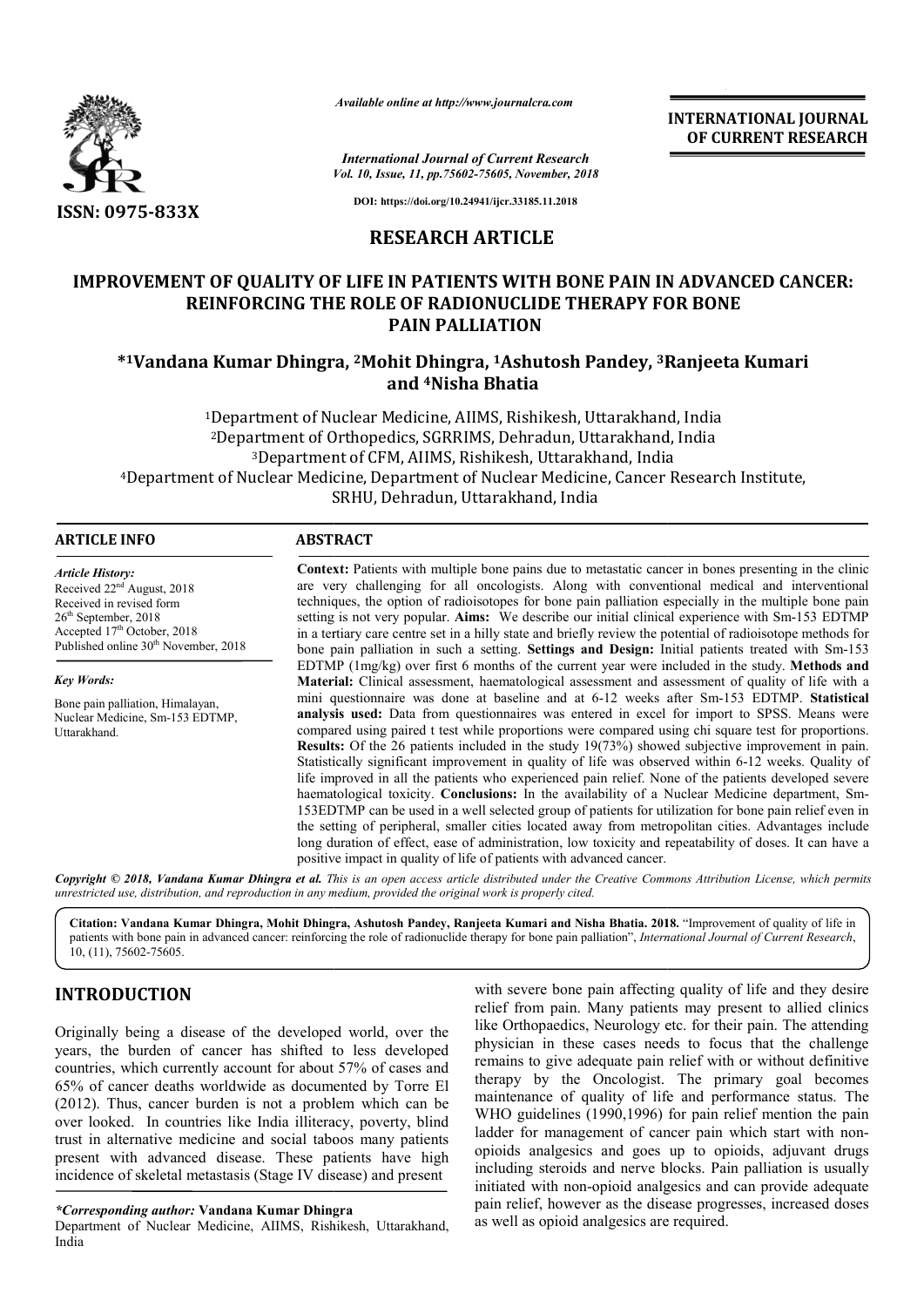|  |  | <b>Table 1. Questionnaire</b> |  |
|--|--|-------------------------------|--|
|--|--|-------------------------------|--|

| No. | Ouestion                                                      |               |                   |                         |                                     |
|-----|---------------------------------------------------------------|---------------|-------------------|-------------------------|-------------------------------------|
|     | Are you in pain?                                              | Constantly    | Most of the time. | Occasionally            | Never                               |
|     | Are you able to sleep at night?                               | Not at all    | Mostly disturbed  | Yes but a bit disturbed | Yes                                 |
|     | Are you able to perform your routine activities like bathing, | Not at all    | <b>Sometimes</b>  | Most of the time.       | Always                              |
|     | toilet, moving around the house, going for a walk etc.?       |               |                   |                         |                                     |
| 4   | What is your routine pain medicine intake pattern?            | Daily >thrice | Daily 2-3 times   | Daily once              | Occassionally                       |
|     |                                                               |               |                   |                         | ( <once a="" day)<="" td=""></once> |
|     | Are you thinking about your disease/illness?                  | Constantly    | Mostly            | Occasionally            | Almost never                        |

Morphine, an important opioid analgesic drughas procurement restrictions leading to lack of availability. Other issues include association with increased adverse effects, including constipation and drowsiness. Chemotherapy or hormonal therapy may be used for both soft tissue and bone metastases and can be effective with tolerable side effects until the disease becomes refractory to these agents, this may be several weeks or months. External beam radiotherapy provides effective pain control with short courses of high dose per fraction and a low toxicity, if the metastatic disease is not extensive; however, the toxicity rapidly increases with wide radiation fields so it has limited use in widespread pain in multiple sitesas seen in studies by Hoskin PJ (1995), Dearnaley DP (1992), Serafini AN (1994), McEwan AJ (1997) and Serafini AN (2001). Bone seeking radionuclides can offer bone pain palliation in these patients with disseminated skeletal metastasis. Advantages include efficacy and low toxicity. Clinically useful Radionuclides suitable for systemic metabolic radiotherapy of bone pain include Phosphorous-32 (P-32), Strontium-89 (Sr-89), Rhenium-186 (Re-186) chelated with hydroxyethylidene diphosphonate (HEDP) and Samarium-153 (Sm-153) chelated with ethylene diamine tetra ethylene phosphonate (EDTMP). In a resource challenged country like India, with lack of experts as well as palliative care teams - adequate pain relief may not reach the right person at the right time. Radionuclide therapy may be an option for such patients.

### **MATERIALS AND METHODS**

The aim of this study was to evaluate pain relief and quality of life after radionuclide therapy with Sm-153-EDTMP in patients with advanced metastatic bone cancer with bone pain in one of the first radioisotope facilities in a tertiary care hospital in a hilly state in India. We included all patients treated with Sm-153 EDTMP for bone pain relief over six months of starting the facility of radioisotope therapy.

**Inclusion Criteria:** Patients with (i) bone pain (ii) in diagnosed cases of cancer (iii) with bone metastasis (iv) seen on bone scan (Figure 1A).

**Exclusion Criteria:** Absolute: Pregnancy, acute spinal cord compression, recent pathological fractures.

**Relative Contraindications:** Bone marrow suppression: Haemoglobin levels  $\leq$ nine gm%, WBCs  $\leq$  3,500/cu mm and platelets <one lac /cu mm. All patients underwent a thorough clinical examination which included a detailed history and physical examination. Neurological deficits due to spinal cord compression and pathological fractures were ruled out. All patients answered a questionnaire at baseline and at 6-12 weeks (Table 1). The questionnaire had five questions with four-point response for each. It was devised with simple easy to understand questions to estimate quality of life.

The questionnaire was developed in bilingual (Hindi and English) format for ease of understanding of the patients.

**Dose administration:** Patients were planned for therapy and were called on the day of dose arrival in the department on outpatient basis. Blood profile performed within 7 days was documented. A dose of 1mg/kg intravenously of Sm-153 EDTMP was injected in all patients. A whole body scan was performed after four hours to see the bio distribution pattern of bone lesions (Figure 1B). Haematological parameters were kept in check weekly for the first month. Clinical assessment was done at two, four and six weeks and at three months.

**Data analysis:** The data was entered in excel and also imported into SPSS for performing data analysis. Proportions were calculated for different scores with respect to the questions asked. Also mean scores were calculated before and after the therapy. Means were compared using paired t test while proportions were compared using chi square test for proportions. P value less than 0.05 was considered significant.

# **RESULTS**

26 patients (18 males) were included in the study. Diagnosis of malignancy was confirmed in all through proven histopathology and imaging results. Bone scan was performed within two weeks of therapy in all patients which demonstrated multiple osteoblastic lesions suggestive of skeletal metastasis at various sites including axial and appendicular skeleton. None of the patients had any symptoms of spinal cord compression or fractures. Patients had primary in breast (7), prostate (16) and at other sites viz. gall bladder (1), oral (1), unknown primary (1). Overall 19 (73%) patients experienced subjective improvement in the form of relief in painwithin 4-6 weeks. Objectively, changes in scores were noted in most patients (Table 2-6). None of the patients developed a serious /significant fall  $(< 7gm%$  or WBC <2000, Platelet < 50,000) in blood indices warranting blood transfusion or any other intervention after administration of Sm-153 EDTMP for the entire follow-up period. It was observed that the proportion of patients reporting constant pain or pain on most of the occasions decreased drastically after the therapy. More than half of the patients reported that they did not experience any pain after the therapy. The therapy was found to have a positive effect on frequency of pain experienced by the respondents. The differences observed were found to be statistically significant ( $p \le 0.05$ ). It was observed that the self reported sleep pattern of respondents improved after therapy and most of the patients reported good sleep after therapy. Four out of 26 patients reported a slightly disturbed sleep as compared to 10 out of 26 before therapy. The differences were found to be statistically significant. The ability of the patients to perform their routine activities also improved significantly from 58% to 82%. Proportion of patients taking pain medication also decreased significantly and about 70% of the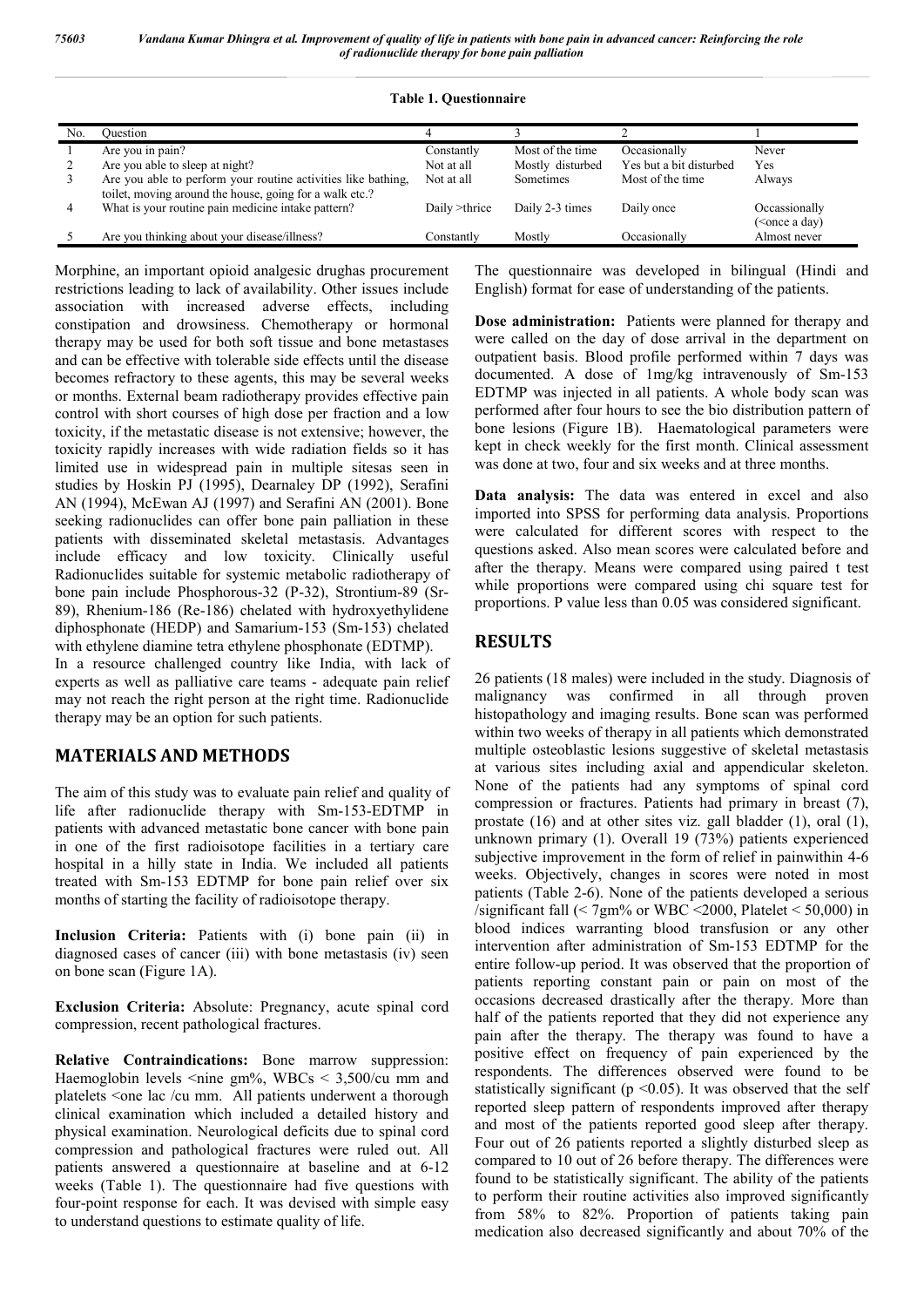patients reported taking pain medication only once per day as compared to about 77% who were reported to take pain medication more than two times per day. No significant changes were observed in proportion of patients with respect to thoughts about their illness. The mean scores of patients before and after the therapy decreased significantly with respect to various questions except the thoughts about illness, thereby indicating a positive effect of the therapy on the subjective well-being of the patients. Phosphorous (P-32) by Freidell and Strontium (Sr-89) by Pecher were the first radioisotopes to be described used for bone pain palliation from metastatic disease. With hundreds of publications of literature over more than five decades, radionuclide therapy is an established modality for palliation of cancer pain from bony metastasis all over the world. Sm-153 EDTMP has been used as one of the safest and effective modalities in this context especially in patients with prostate cancer as seen by J Dolezal (2007) and Pradeep Thapa (2015) in the Indian context.

Mechanism of Action: A beta emitter is attached to a bone seeking molecule and is delivered at sites of osteoblastic activity i.e metastasis mostly corresponding to the sites seen on the bone scan. This accumulation exerts following local effects: i. Delivery of about 5-10 Gy of ionizing radiation dose to tumour site. ii. Local cytocidal effects of beta particles on radiation sensitive cells such as lymphocytes - an important mechanism to decrease cytokine induced pain. This dose is not sufficient to kill all tumor cells within marrow in a short time, and neither has any immediate impact on peritumoural edema or mechanical nerve entrapment. Shrinkage of metastatic tumour decreases the mechanical stimulation of periosteal pain receptors. These mechanisms have been reported by Lass P 2001, Finlay IG 2005, Mc Ewan 2000 and Baczyk M 2007 in various studies. Beta emitting radionuclides labelled with bone seeking radiopharmaceuticals form an armamentarium of agents for therapy. Commonly used agents include Sr-89 chloride, P-32-phosphate, Sm-153-EDTMP, Sn-117m –DTPA, Re-188(Sn) HEDP, and Re-186(Sn)HEDP. Recently, the U.S. Food and Drug Administration approved another therapeutic agent for bone pain palliation, 223Ra-chloride, which is an alpha-emitting radioisotope similar to calcium ions that accumulates in bone and targets osteoblastic metastatic sites.

The major advantage is targeting of multiple sites at one time, this is the advantage of radionuclide therapy in comparison to external beam radiotherapy, shown by Thapa P (2015). The goal of this therapy is not prolongation of survival, but improvement of quality of life of patients. Being able to "see what we treat" due to imaging possibility with gamma radiation in Sm-153 EDTMP is an added advantage. The images show lesions in which radioisotope has accumulated and will be effective. The challenges of inadequate pain relief of patients, in a hilly state of a resource challenged developing countries are huge so we explored the use of this radionuclide therapy with Sm-153 therapy in our patients. The minimum prerequisite for this radionuclide therapy is a Nuclear Medicine facility. Administration of Sm-153 therapy is a very simple and low resource consuming procedure. Sm-153 has a half-life of around 2 days which means that it would not require much logistics for procurement in major well connected cities. However, in our setting which is around 200km from the nearest metropolitan city (New Delhi) logistics for procurement of Sm-153 were a bit challenging as it is produced and supplied from BRIT in Mumbai, around 1700 km away from our Institute. Once completely evaluated and

planned, we pooled our patients and order multiple doses. We called the patients on the same day and inject them preferably within the same hour of arrival of the dose. This made up for dose already lost by decay during the transit and prevents further loss of dose in radioactive decay. We administered a fixed dose of 1mCi /kg in all our patients. Most studies have shown that this dose is optimum for effective pain relief and higher or lower doses do not offer much advantages. In fact, doses of around 3mCi/kg have been shown to cause Grade 3 bone marrow toxicity which is highly undesirable considering that there is no significant difference in the degree of response with this dose. This dose was found to be cost effective too in our scenario. None of our patients developed haematological toxicity. This is seen in most studies significantly those by Oliver Sartor (2004) and Tripathi M (2006) in India. Sm-153is shown to have limited toxicity and nearly no incidence of grade 3 or 4 toxicity even on multiple dose administration.

**Proper selection of patients:** Radionuclide therapy is contraindicated inn patients with impending spinal compression or pathological fractures, it is ineffective in neurogenic pain. External beam radiation would be the option of choice in these scenarios. Bone scan must reveal osteoblastic metastasis usually multiple in numbers. Recent hemibody irradiation or myelosuppressive chemotherapy must be excluded in order to avoid serious marrow toxicity after radioisotopes. Such therapy should be avoided after radioisotope injection upto atleast 4 to 6 weeks. We evaluated pain relief and quality of life with a simple proforma devised by us comprising of only 5 questions for this pilot study. Various other QOL (quality of life index) proforma are available for evaluating the same, however, we introduced this simple chart so as to make it easy to collect and for patients to understand. We initially evaluated patients for baseline pain and recommended pain relief as per the WHO pain ladder until and upto 2 weeks after the radionuclide therapy dose. This helped to keep patients comfortable for the entire period. Our study reveals improvement in all aspects of quality of life of patients including pain relief in the form of reduction of medication, improvement in sleep patterns. In our patients we did not observe "flare" of pain. This phenomenon of mild increase in pain is noted in 10-30%of patients receiving Sm-153 therapy as per literature including Farhangi (1992) This could be attributed to small number in our study or lack of awareness to be able to exactly document the phenomenon or due to adequate pain relief with medications. However, another study by Tripathi M (2006), showed similar observations on flare. We observed a statistically significant response of pain relief in the form of improvement in overall pain intensity, reduction of pain medication dosage and improvement in sleep patterns, overall performance of routine activities . Response to thought about their disease was no statistically significant probably because of the short duration of follow-up. These results are in agreement with Thapa P ( 2015) and Tripathi M *et al* 2006. A single dose would be sufficient for providing pain relief for an average of 6 months and it can be repeated if necessary. We did not observe any major haematological toxicity in the current study. Dolezal *et al*. (2007) have reported of 32 patients with bone disseminated hormonerefractory prostate cancer and bone pain treated with 153Sm-EDTMP, mild and transient bone marrow suppression was observed as a side effect of treatment. Similar results were seen with Thapa P (2015) and Tripathi M (2006), none of the patients showed grade IV hematologic toxicity, and only 2 showed grade III (NCI-CTCAE).